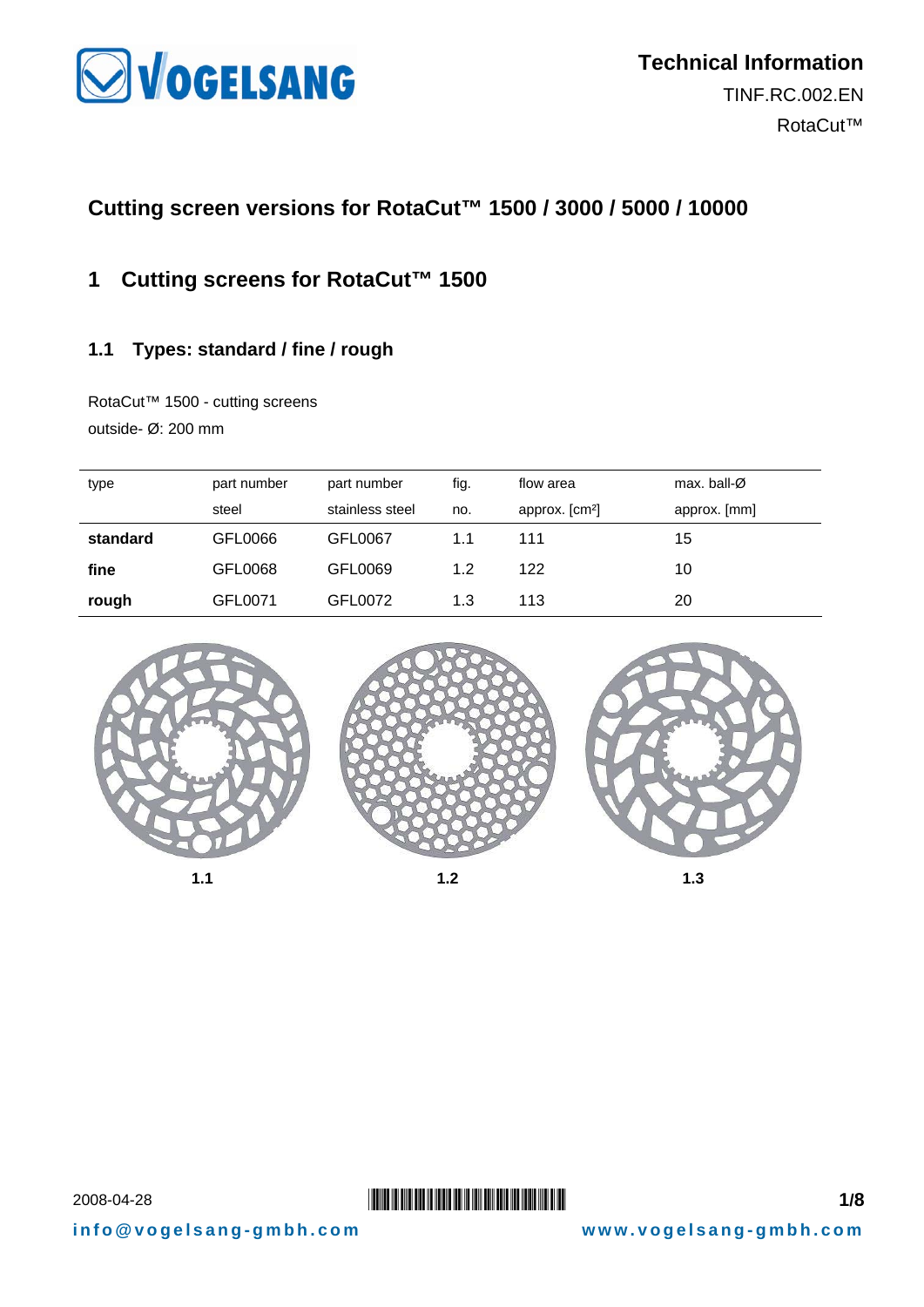

# **2 Cutting screens for RotaCut™ 3000**

### **2.1 Types: standard / rough**

RotaCut™ 3000 - cutting screens

outside - Ø: 260 mm

| type     | part number   | part number     | fig. | flow area                  | max. ball- $\varnothing$ |
|----------|---------------|-----------------|------|----------------------------|--------------------------|
|          | steel         | stainless steel | no.  | approx. [cm <sup>2</sup> ] | approx. [mm]             |
| standard | GFL.427.N3.M9 | GFL.427.N3.E3   | 21   | 253                        | 20                       |
| rough    | GFL0035       | GFL0093         | 2.2  | 281                        | 28                       |







**2.1 2.2**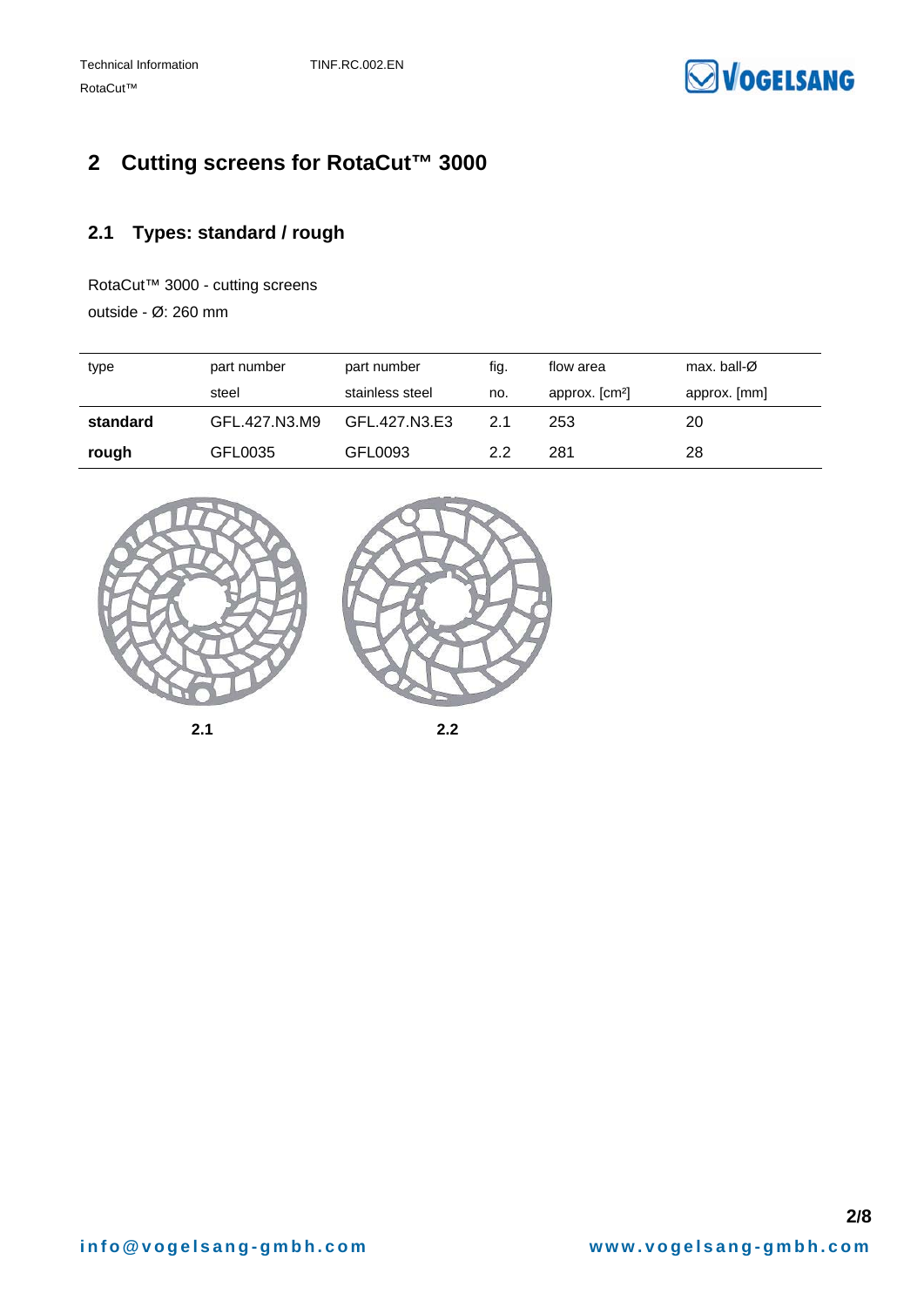

#### **2.2 Type: honey combs**

RotaCut™ 3000 - cutting screens outside - Ø: 260 mm

| type  | part number | part number     | fig. | flow area                  | max, ball - $\varnothing$ | max. honey comb<br>width |
|-------|-------------|-----------------|------|----------------------------|---------------------------|--------------------------|
|       | steel       | stainless steel | no.  | approx. [cm <sup>2</sup> ] | approx. [mm]              | [mm]                     |
| honey | GFL.546.M9  | GFL.546.E3      | 2.3  | 161                        | 4                         | 4.62                     |
|       | GFL.573.M9  | GFL 573.E3      | 2.4  | 215                        | 6                         | 6.93                     |
|       | GFL.570.M9  | GFL 570.E3      | 2.5  | 228                        | 8                         | 9.24                     |
| combs | GFL.527.M9  | GFL.527.E3      | 2.6  | 224                        | 10                        | 11.55                    |
|       | GFL.480.M9  | GFL.480.E3      | 2.7  | 200                        | 12                        | 13.86                    |
|       | GFL.449.M9  | GFL.449.E3      | 2.8  | 239                        | 15                        | 17.32                    |









**2.6 2.7 2.8**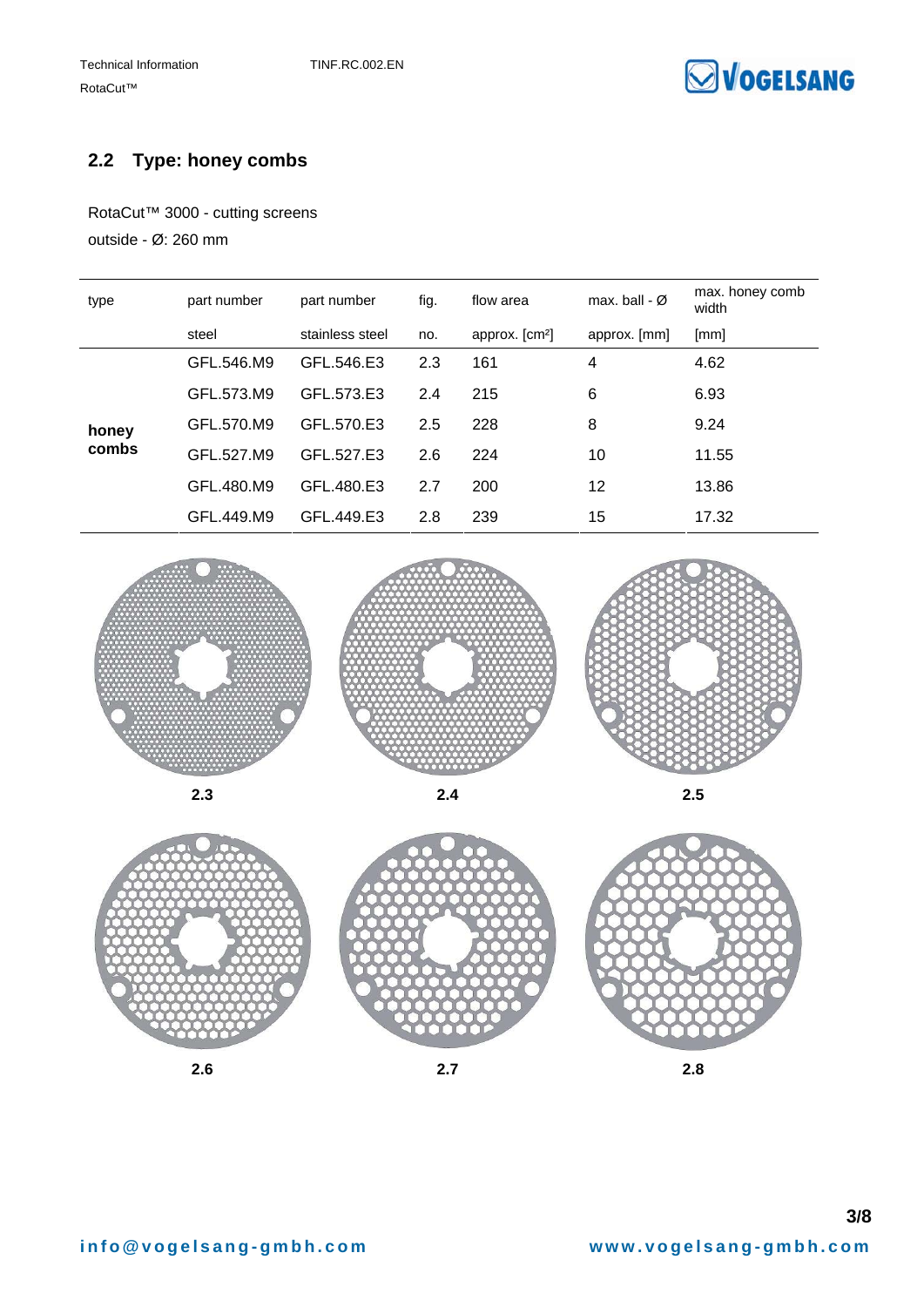

# **3 Cutting screens for RotaCut™ 5000**

### **3.1 Types: standard / fine / rough**

RotaCut™ 5000 - cutting screens outside - Ø: 330 mm

| type     | part number   | part number     | fig. | flow area                  | max. ball - $\varnothing$ |
|----------|---------------|-----------------|------|----------------------------|---------------------------|
|          | steel         | stainless steel | no.  | approx. [cm <sup>2</sup> ] | approx. [mm]              |
| standard | GFL.421.N1.M9 | GFL 421 N1 E3   | 3.1  | 445                        | 24                        |
| fine     | GFL.430.N1.M9 | GFL.430.N1.E3   | 3.2  | 397                        | 15                        |
| rough    | GFL.150.N3.M9 | GFL.150.N3.E3   | 3.3  | 419                        | 30                        |

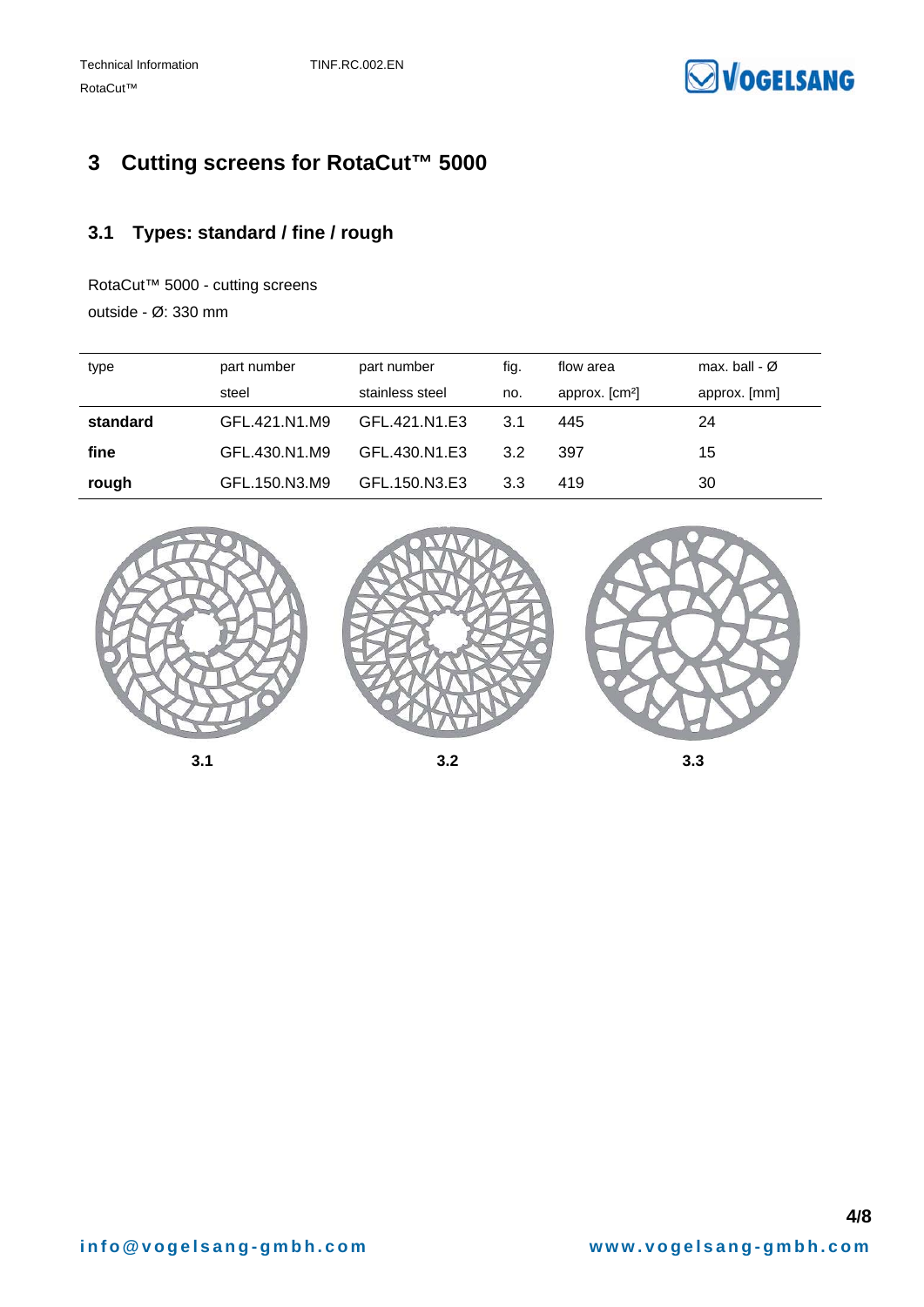

#### **3.2 Type: honey combs**

RotaCut™ 5000 - cutting screens

outside - Ø: 330 mm

| type  | part number   | part number     | fig. | flow area                  | max. ball - $\varnothing$ | max. honey comb<br>width |
|-------|---------------|-----------------|------|----------------------------|---------------------------|--------------------------|
|       | steel         | stainless steel | no.  | approx. [cm <sup>2</sup> ] | approx. [mm]              | [mm]                     |
|       | GFL.543.M9    | GFL.543.E3      | 3.4  | 278                        | 4                         | 4.92                     |
| honey | GFL.572.M9    | GFL 572 E3      | 3.5  | 357                        | 6                         | 6.93                     |
|       | GFL.499.N1.M9 | GFL.499.N1.E3   | 3.6  | 366                        | 8                         | 9.24                     |
| combs | GFL.511.N1.M9 | GFL 511 N1 E3   | 3.7  | 399                        | 10                        | 11.55                    |
|       | GFL.497.M9    | GFL.497.E3      | 3.8  | 358                        | 12                        | 13.86                    |
|       | GFL.493.M9    | GFL.493.E3      | 3.9  | 421                        | 15                        | 17.32                    |







**3.7 3.8 3.9**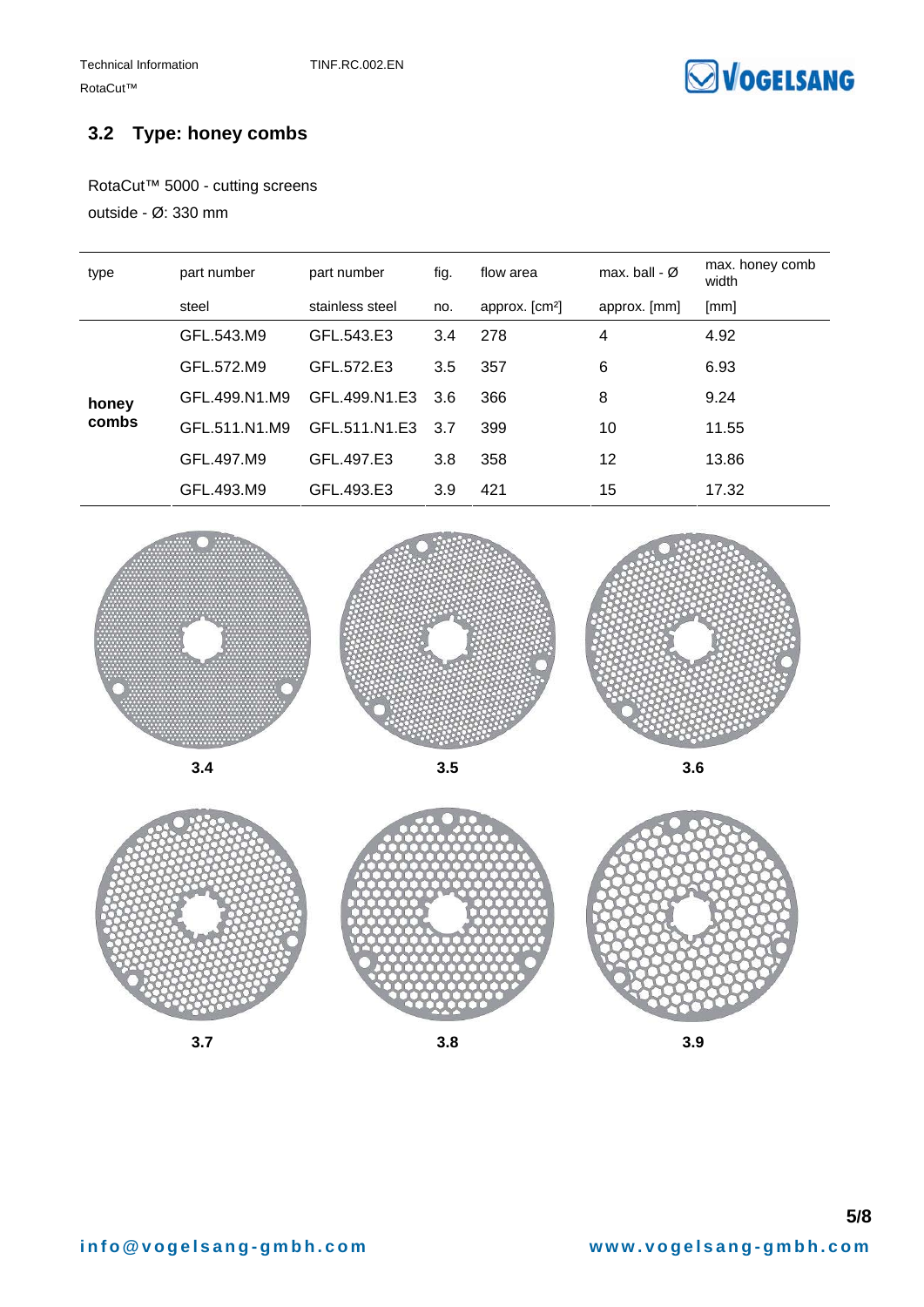

# **4 Cutting screens for RotaCut™ 10000**

### **4.1 Types: standard / fine / rough**

RotaCut™ 10000 - cutting screens

outside - Ø: 430 mm

| type     | part number | part number     | fig. | flow area                  | max, ball - $\varnothing$ |
|----------|-------------|-----------------|------|----------------------------|---------------------------|
|          | steel       | stainless steel | no.  | approx. [cm <sup>2</sup> ] | approx. [mm]              |
| standard | GFL0029     | GFL0037         | 4.1  | 865                        | 34                        |
| fine     | GFL0040     | GFL0041         | 4.2  | 772                        | 20                        |
| rough    | GFL0038     | GFL0039         | 4.3  | 858                        | 38                        |

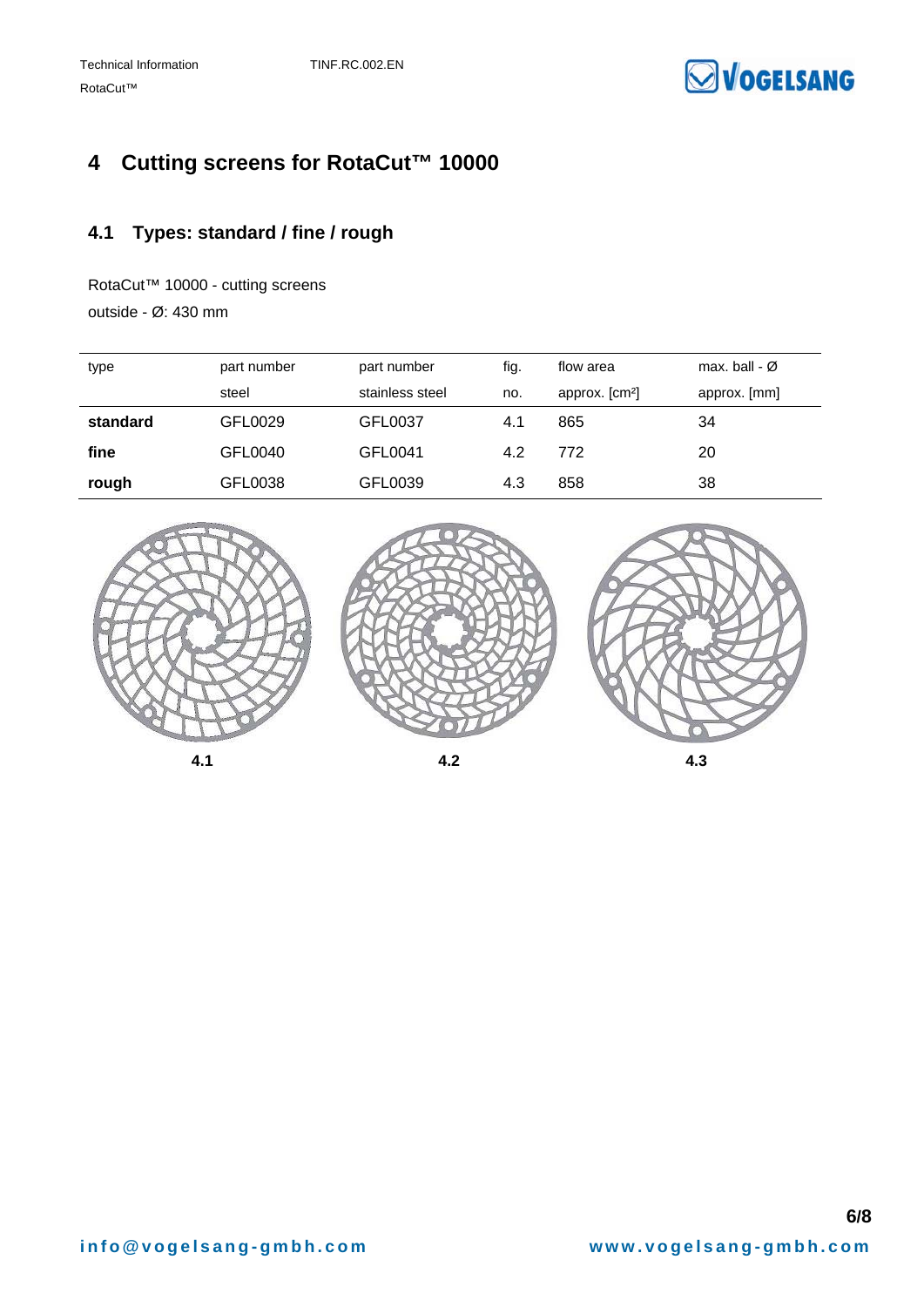

#### **4.2 Type: honey combs**

RotaCut™ 10000 - cutting screens

outside - Ø: 430 mm

| type           | part number | part number        | fig. | flow area                  | max. ball- $\varnothing$ | max. honey comb<br>width |
|----------------|-------------|--------------------|------|----------------------------|--------------------------|--------------------------|
|                | steel       | stainless<br>steel | no.  | approx. [cm <sup>2</sup> ] | approx. [mm]             | [mm]                     |
|                | GFL0048     | GFL0049            | 4.4  | 468                        | 4                        | 4.62                     |
| honey<br>combs | GFL0046     | <b>GFL0047</b>     | 4.5  | 546                        | 8                        | 9.24                     |
|                | GFL0044     | GFL0045            | 4.6  | 664                        | 12                       | 13.86                    |
|                | GFL0042     | GFL0043            | 4.7  | 756                        | 16                       | 18.48                    |





**4.7**